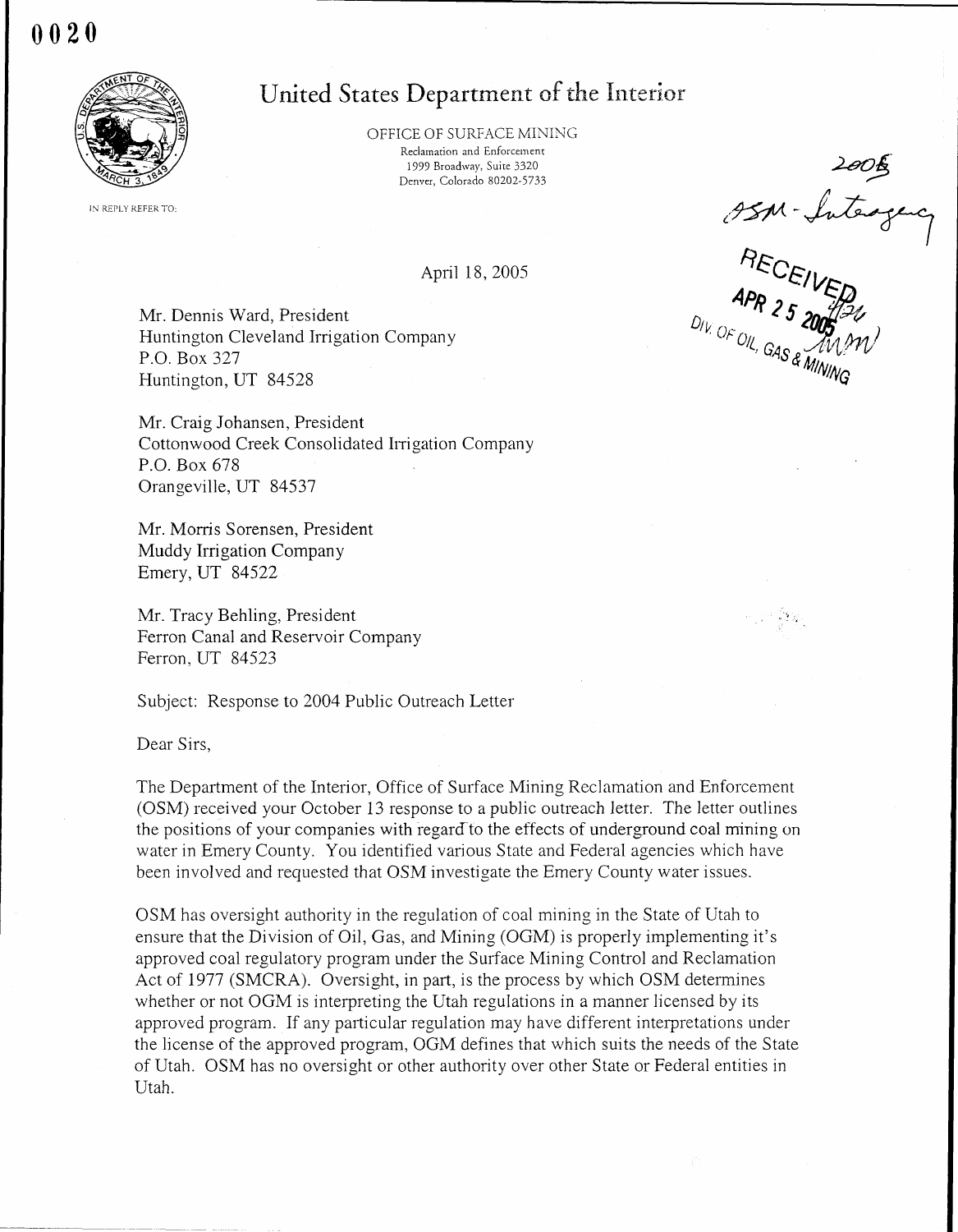OSM and OGM have discussed the nature of your concerns. OGM also met with your companies and OSM in Emery County in an effort to clarify its interpretation of the Utah approved SMCRA program and how OGM implements those requirements . OGM has also discussed the issue with the Utah Division of Water Rights.

Utah regulation R645-301-731 .530 states that "the permittee will promptly replace any State-appropriated water supply that is contaminated, diminished or interrupted by underground coal mining and reclamation activities... OGM will use the baseline hydrologic and geologic information required in Rule 645-301-700, to determine the impact of mining activities upon the water supply" In addition to the information required by R645-301-700, the Utah program requires a continued monitoring of any waters identified and selected during the mine permitting process. All identified waters are not monitored, only those selected during the permitting process. By its rules, OGM must use this baseline information to determine the impact of mining activities upon the water supply.

In its letter dated December 1, 2004, OGM has concluded that it has not been able "to detect any loss, contamination or interruption to streams, springs, or wells that cannot be explained by the ongoing five-year drought" and "that until an observed change in water quantity or quality is detected by OGM, or that data is presented by the irrigation companies the mines cannot be required to replace the water ." In its April 15, 2005 letter, OGM continues to declare that it has not found State-appropriated water linked to the baseline hydrologic or geologic information to be contaminated, diminished, or interrupted.

Also in its April 15 letter, OGM recognizes the importance of input from local sources during the permitting phase. As stated at the Emery meeting, it is important for your local input to identify water sources you believe may be the most impacted by mining activities. These sources can then be made a part of the baseline information and possibly be monitored.

Attached are copies of the three letters from OGM in which it explains how it interprets the Utah regulations. In the letters, OGM states it is committed to the regular meetings with water users, continued study of submitted data and information, and will require mine operators to replace water if monitoring detects that State appropriated water is contaminated, lost, or interrupted.

If you have any questions, you may contact me at 303-844-1400, extension 1445 .

Respectfully

Mitchell S. Rollings Regulatory Program Specialist